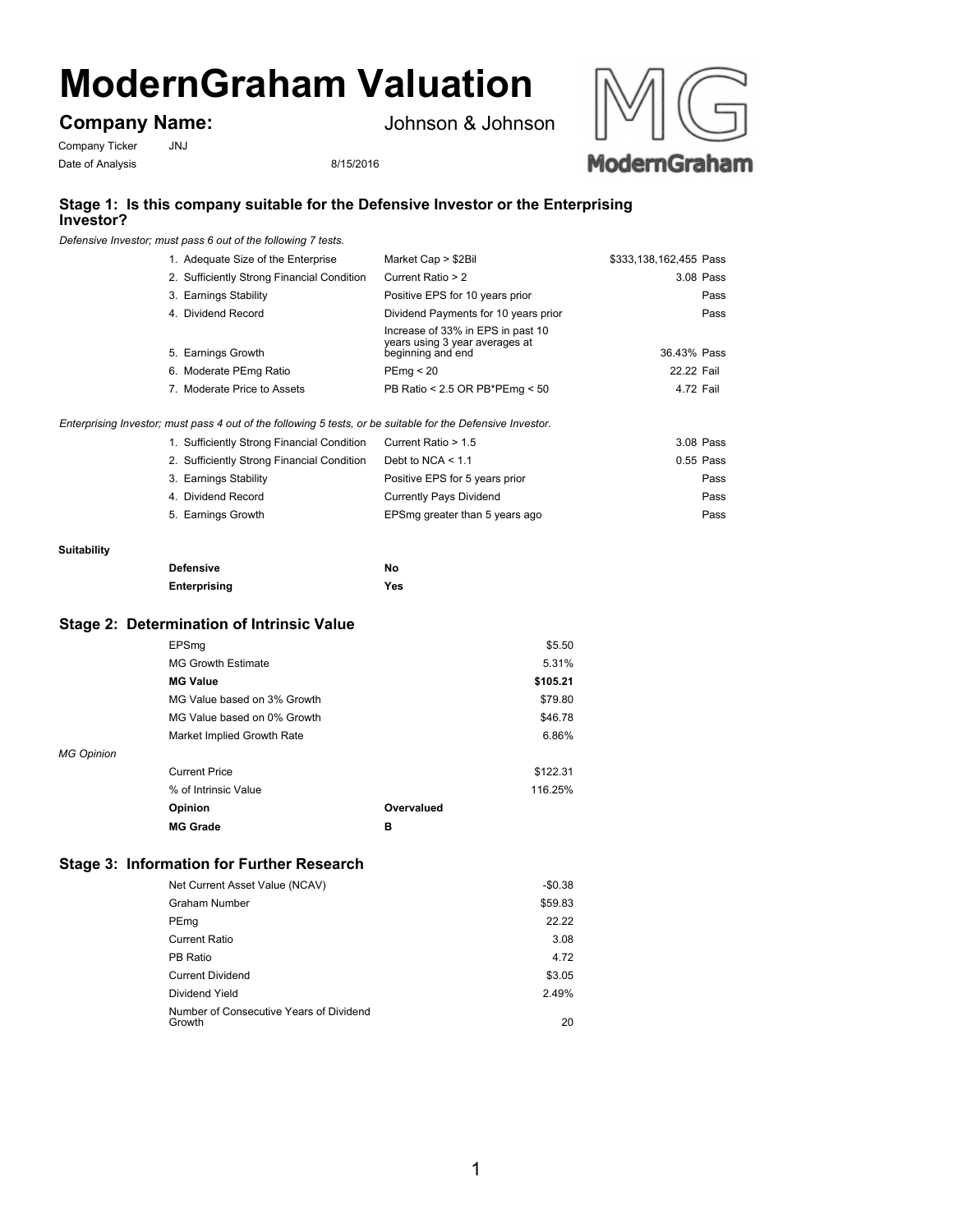Useful Links: ModernGraham tagged articles Morningstar Google Finance MSN Money Yahoo Finance Seeking Alpha GuruFocus SEC Filings

| <b>EPS History</b>                  |        | <b>EPSmg History</b>                 |                   |
|-------------------------------------|--------|--------------------------------------|-------------------|
| <b>Next Fiscal Year</b><br>Estimate |        | \$6.01 Next Fiscal Year Estimate     | \$5.50            |
| Dec2015                             | \$5.48 | Dec2015                              | \$5.06            |
| Dec2014                             | \$5.70 | Dec2014                              | \$4.74            |
| Dec2013                             | \$4.81 | Dec2013                              | \$4.26            |
| Dec2012                             | \$3.86 | Dec2012                              | \$4.06            |
| Dec2011                             | \$3.49 | Dec2011                              | \$4.17            |
| Dec2010                             | \$4.78 | Dec2010                              | \$4.41            |
| Dec2009                             | \$4.40 | Dec2009                              | \$4.13            |
| Dec2008                             | \$4.57 | Dec2008                              | \$3.87            |
| Dec2007                             | \$3.63 | Dec2007                              | \$3.39            |
| Dec2006                             | \$3.73 | Dec2006                              | \$3.13            |
| Dec2005                             | \$3.35 | Dec2005                              | \$2.72            |
| Dec2004                             | \$2.74 | Dec2004                              | \$2.31            |
| Dec2003                             | \$2.29 | Dec2003                              | \$2.01            |
| Dec2002                             | \$2.16 | Dec2002                              | \$1.79            |
| Dec2001                             | \$1.84 | Dec2001                              | \$1.54            |
| Dec2000                             | \$1.61 | Dec2000                              | \$1.35            |
| Dec1999                             |        | \$1.39 Balance Sheet Information     | 6/1/2016          |
| Dec1998                             |        | \$1.06 Total Current Assets          | \$66,291,000,000  |
| Dec1997                             |        | \$1.21 Total Current Liabilities     | \$21,536,000,000  |
| Dec1996                             |        | \$1.09 Long-Term Debt                | \$24,535,000,000  |
|                                     |        | <b>Total Assets</b>                  | \$139,814,000,000 |
|                                     |        | Intangible Assets                    | \$47,798,000,000  |
|                                     |        | <b>Total Liabilities</b>             | \$67,341,000,000  |
|                                     |        | Shares Outstanding (Diluted Average) | 2,794,200,000     |